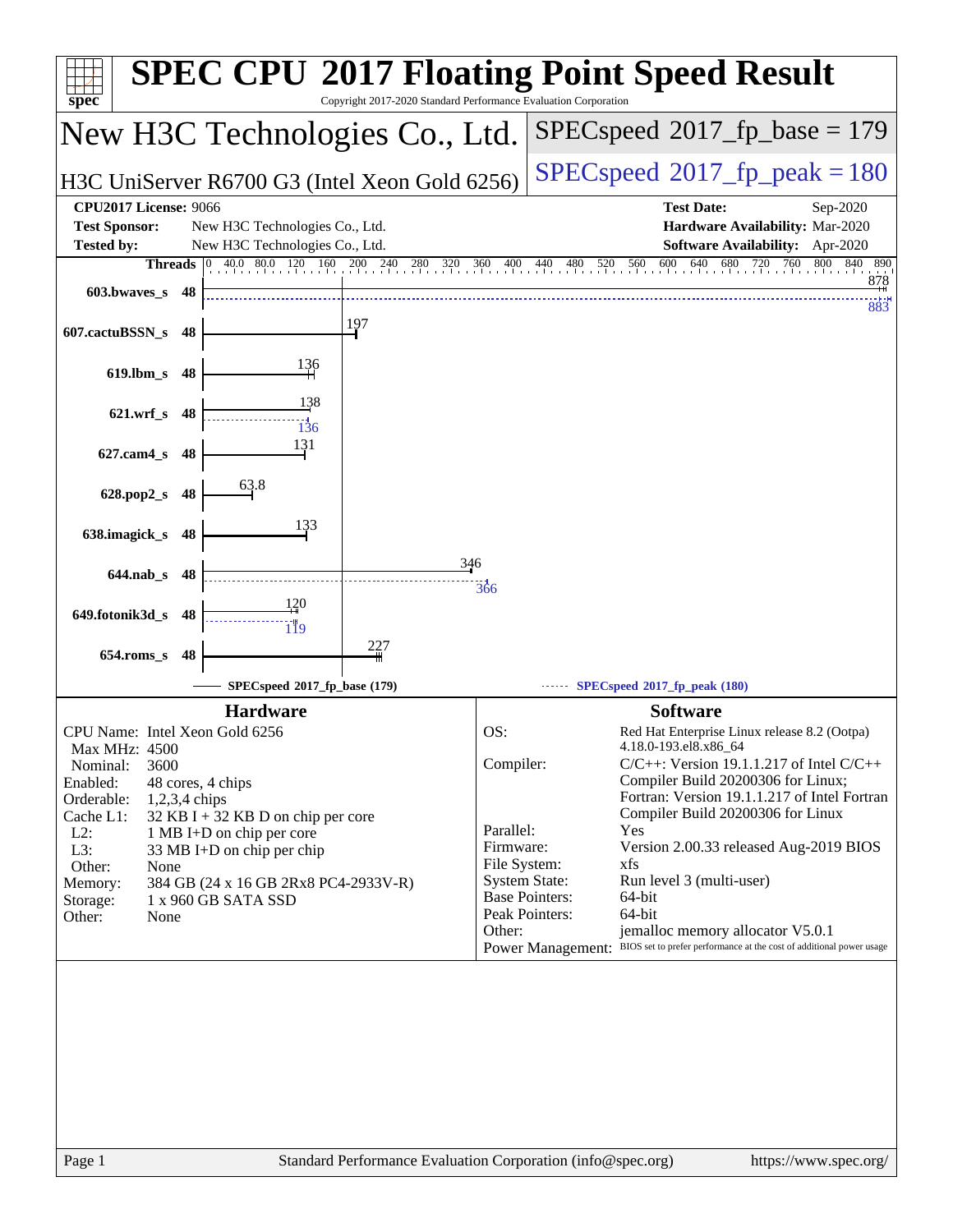| <b>SPEC CPU®2017 Floating Point Speed Result</b>                                                        |                                                                                                          |                                |       |                               |       |                |       |                |                |              |                               |              |                                        |              |
|---------------------------------------------------------------------------------------------------------|----------------------------------------------------------------------------------------------------------|--------------------------------|-------|-------------------------------|-------|----------------|-------|----------------|----------------|--------------|-------------------------------|--------------|----------------------------------------|--------------|
| Copyright 2017-2020 Standard Performance Evaluation Corporation<br>spec                                 |                                                                                                          |                                |       |                               |       |                |       |                |                |              |                               |              |                                        |              |
| $SPEC speed^{\circ}2017$ fp base = 179<br>New H3C Technologies Co., Ltd.                                |                                                                                                          |                                |       |                               |       |                |       |                |                |              |                               |              |                                        |              |
|                                                                                                         |                                                                                                          |                                |       |                               |       |                |       |                |                |              |                               |              |                                        |              |
| $SPEC speed^{\circ}2017$ _fp_peak = 180<br>H3C UniServer R6700 G3 (Intel Xeon Gold 6256)                |                                                                                                          |                                |       |                               |       |                |       |                |                |              |                               |              |                                        |              |
| <b>CPU2017 License: 9066</b>                                                                            |                                                                                                          |                                |       |                               |       |                |       |                |                |              | <b>Test Date:</b>             |              |                                        |              |
| $Sep-2020$<br><b>Test Sponsor:</b><br>Hardware Availability: Mar-2020<br>New H3C Technologies Co., Ltd. |                                                                                                          |                                |       |                               |       |                |       |                |                |              |                               |              |                                        |              |
| <b>Tested by:</b>                                                                                       |                                                                                                          | New H3C Technologies Co., Ltd. |       |                               |       |                |       |                |                |              |                               |              | <b>Software Availability:</b> Apr-2020 |              |
|                                                                                                         |                                                                                                          |                                |       |                               |       |                |       |                |                |              |                               |              |                                        |              |
| <b>Results Table</b>                                                                                    |                                                                                                          |                                |       |                               |       |                |       |                |                |              |                               |              |                                        |              |
| <b>Benchmark</b>                                                                                        | <b>Threads</b>                                                                                           | <b>Seconds</b>                 | Ratio | <b>Base</b><br><b>Seconds</b> | Ratio | <b>Seconds</b> | Ratio | <b>Threads</b> | <b>Seconds</b> | <b>Ratio</b> | <b>Peak</b><br><b>Seconds</b> | <b>Ratio</b> | <b>Seconds</b>                         | <b>Ratio</b> |
| 603.bwaves_s                                                                                            | 48                                                                                                       | 67.2                           | 878   | 67.0                          | 881   | 67.6           | 873   | 48             | 66.8           | 883          | 66.5                          | 887          | 67.6                                   | 872          |
| 607.cactuBSSN_s                                                                                         | 48                                                                                                       | 84.6                           | 197   | 85.0                          | 196   | 83.9           | 199   | 48             | 84.6           | 197          | 85.0                          | 196          | 83.9                                   | 199          |
| 619.lbm s                                                                                               | 48                                                                                                       | 38.6                           | 136   | 38.7                          | 135   | 36.5           | 144   | 48             | 38.6           | <b>136</b>   | 38.7                          | 135          | 36.5                                   | 144          |
| $621.wrf$ <sub>S</sub>                                                                                  | 48                                                                                                       | 95.8                           | 138   | 95.7                          | 138   | 95.9           | 138   | 48             | 97.4           | <b>136</b>   | 97.4                          | 136          | 98.0                                   | 135          |
| 627.cam4_s                                                                                              | 48                                                                                                       | 67.8                           | 131   | 67.1                          | 132   | 67.8           | 131   | 48             | 67.8           | 131          | 67.1                          | 132          | 67.8                                   | 131          |
| $628.pop2_s$                                                                                            | 48                                                                                                       | 186                            | 63.8  | 186                           | 64.0  | 189            | 62.9  | 48             | 186            | 63.8         | 186                           | 64.0         | 189                                    | 62.9         |
| 638.imagick_s                                                                                           | 48                                                                                                       | 108                            | 133   | 108                           | 133   | 108            | 133   | 48             | 108            | 133          | 108                           | 133          | 108                                    | 133          |
| $644$ .nab s                                                                                            | 48                                                                                                       | 50.4                           | 347   | 50.6                          | 346   | 50.7           | 345   | 48             | 47.7           | 367          | 47.7                          | 366          | 47.7                                   | 366          |
| 649.fotonik3d s                                                                                         | 48                                                                                                       | 74.7                           | 122   | 76.1                          | 120   | 80.3           | 113   | 48             | 78.0           | 117          | 76.4                          | <b>119</b>   | 75.3                                   | 121          |
| 654.roms_s                                                                                              | 48                                                                                                       | 70.3                           | 224   | 69.4                          | 227   | 68.3           | 230   | 48             | 70.3           | 224          | 69.4                          | 227          | 68.3                                   | 230          |
| $SPEC speed*2017_fp\_base =$<br>179                                                                     |                                                                                                          |                                |       |                               |       |                |       |                |                |              |                               |              |                                        |              |
| $SPECspeed*2017_fp\_peak =$<br>180                                                                      |                                                                                                          |                                |       |                               |       |                |       |                |                |              |                               |              |                                        |              |
|                                                                                                         | Results appear in the order in which they were run. Bold underlined text indicates a median measurement. |                                |       |                               |       |                |       |                |                |              |                               |              |                                        |              |

### **[Operating System Notes](http://www.spec.org/auto/cpu2017/Docs/result-fields.html#OperatingSystemNotes)**

Stack size set to unlimited using "ulimit -s unlimited"

#### **[Environment Variables Notes](http://www.spec.org/auto/cpu2017/Docs/result-fields.html#EnvironmentVariablesNotes)**

Environment variables set by runcpu before the start of the run: KMP\_AFFINITY = "granularity=fine,compact" LD\_LIBRARY\_PATH = "/home/speccpu/lib/intel64:/home/speccpu/je5.0.1-64" MALLOC\_CONF = "retain:true" OMP\_STACKSIZE = "192M"

#### **[General Notes](http://www.spec.org/auto/cpu2017/Docs/result-fields.html#GeneralNotes)**

 Binaries compiled on a system with 1x Intel Core i9-7980XE CPU + 64GB RAM memory using Redhat Enterprise Linux 8.0 NA: The test sponsor attests, as of date of publication, that CVE-2017-5754 (Meltdown) is mitigated in the system as tested and documented. Yes: The test sponsor attests, as of date of publication, that CVE-2017-5753 (Spectre variant 1) is mitigated in the system as tested and documented. Yes: The test sponsor attests, as of date of publication, that CVE-2017-5715 (Spectre variant 2) is mitigated in the system as tested and documented. Transparent Huge Pages enabled by default Prior to runcpu invocation Filesystem page cache synced and cleared with: sync; echo 3> /proc/sys/vm/drop\_caches jemalloc, a general purpose malloc implementation built with the RedHat Enterprise 7.5, and the system compiler gcc 4.8.5

**(Continued on next page)**

| Page 2 | Standard Performance Evaluation Corporation (info@spec.org) | https://www.spec.org/ |
|--------|-------------------------------------------------------------|-----------------------|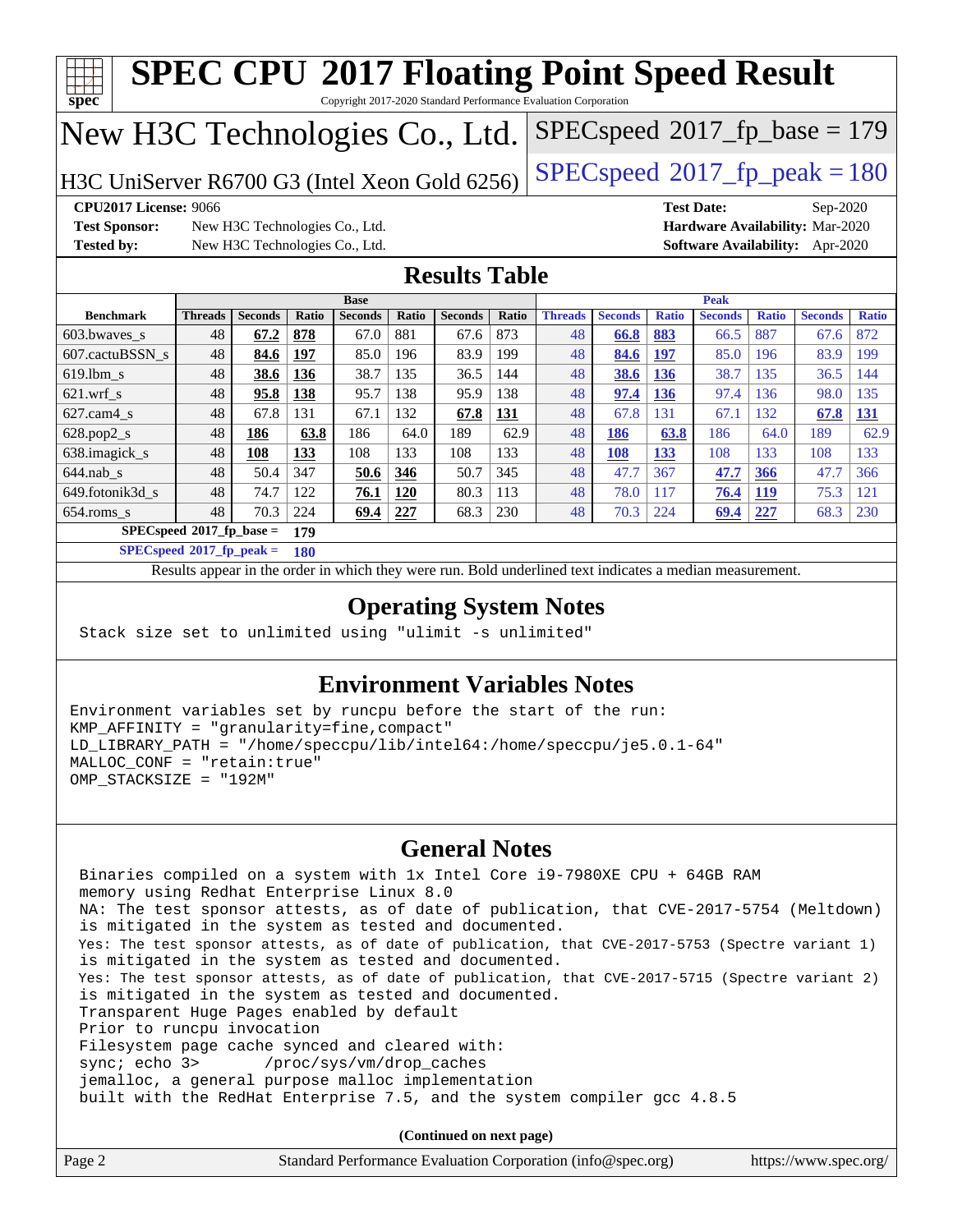| spec                                                                                                                                                                                                                                                                         | <b>SPEC CPU®2017 Floating Point Speed Result</b><br>Copyright 2017-2020 Standard Performance Evaluation Corporation                                                                                                                                                                                                                                                                                                                        |                                          |                                                                                       |
|------------------------------------------------------------------------------------------------------------------------------------------------------------------------------------------------------------------------------------------------------------------------------|--------------------------------------------------------------------------------------------------------------------------------------------------------------------------------------------------------------------------------------------------------------------------------------------------------------------------------------------------------------------------------------------------------------------------------------------|------------------------------------------|---------------------------------------------------------------------------------------|
| New H3C Technologies Co., Ltd.                                                                                                                                                                                                                                               |                                                                                                                                                                                                                                                                                                                                                                                                                                            | $SPEC speed^{\circ}2017\_fp\_base = 179$ |                                                                                       |
| H3C UniServer R6700 G3 (Intel Xeon Gold 6256)                                                                                                                                                                                                                                |                                                                                                                                                                                                                                                                                                                                                                                                                                            | $SPEC speed^{\circ}2017\_fp\_peak = 180$ |                                                                                       |
| <b>CPU2017 License: 9066</b><br><b>Test Sponsor:</b><br>New H3C Technologies Co., Ltd.<br><b>Tested by:</b><br>New H3C Technologies Co., Ltd.                                                                                                                                |                                                                                                                                                                                                                                                                                                                                                                                                                                            | <b>Test Date:</b>                        | Sep-2020<br>Hardware Availability: Mar-2020<br><b>Software Availability:</b> Apr-2020 |
| sources available from jemalloc.net or https://github.com/jemalloc/jemalloc/releases                                                                                                                                                                                         | <b>General Notes (Continued)</b>                                                                                                                                                                                                                                                                                                                                                                                                           |                                          |                                                                                       |
|                                                                                                                                                                                                                                                                              | <b>Platform Notes</b>                                                                                                                                                                                                                                                                                                                                                                                                                      |                                          |                                                                                       |
| BIOS Settings:<br>Set Hyper Threading to Disabled<br>Set Patrol Scrub to Disabled<br>Set IMC Interleaving to 2-way Interleave                                                                                                                                                |                                                                                                                                                                                                                                                                                                                                                                                                                                            |                                          |                                                                                       |
| Sysinfo program /home/speccpu/bin/sysinfo<br>Rev: r6365 of 2019-08-21 295195f888a3d7edble6e46a485a0011<br>running on localhost.localdomain Tue Sep 15 00:56:08 2020                                                                                                          |                                                                                                                                                                                                                                                                                                                                                                                                                                            |                                          |                                                                                       |
| SUT (System Under Test) info as seen by some common utilities.<br>For more information on this section, see                                                                                                                                                                  | https://www.spec.org/cpu2017/Docs/config.html#sysinfo                                                                                                                                                                                                                                                                                                                                                                                      |                                          |                                                                                       |
| From /proc/cpuinfo<br>4 "physical id"s (chips)<br>48 "processors"<br>cpu cores $: 12$<br>siblings : 12                                                                                                                                                                       | model name : Intel(R) Xeon(R) Gold 6256 CPU @ 3.60GHz<br>cores, siblings (Caution: counting these is hw and system dependent. The following<br>excerpts from /proc/cpuinfo might not be reliable. Use with caution.)<br>physical 0: cores 0 1 2 5 11 13 16 20 21 25 26 29<br>physical 1: cores 1 2 4 5 9 10 11 12 16 21 24 29<br>physical 2: cores 0 10 12 13 16 17 19 21 25 26 27 29<br>physical 3: cores 0 2 5 8 11 12 13 17 21 25 26 27 |                                          |                                                                                       |
| From 1scpu:<br>Architecture:<br>$CPU$ op-mode( $s$ ):<br>Byte Order:<br>CPU(s):<br>On-line CPU(s) list: $0-47$<br>Thread(s) per core:<br>$Core(s)$ per socket:<br>Socket(s):<br>NUMA node(s):<br>Vendor ID:<br>CPU family:<br>Model:<br>Model name:<br>Stepping:<br>CPU MHz: | x86_64<br>$32$ -bit, $64$ -bit<br>Little Endian<br>48<br>1<br>12<br>4<br>4<br>GenuineIntel<br>6<br>85<br>$Intel(R) Xeon(R) Gold 6256 CPU @ 3.60GHz$<br>7<br>1403.689                                                                                                                                                                                                                                                                       |                                          |                                                                                       |
|                                                                                                                                                                                                                                                                              | (Continued on next page)                                                                                                                                                                                                                                                                                                                                                                                                                   |                                          |                                                                                       |
| Page 3                                                                                                                                                                                                                                                                       | Standard Performance Evaluation Corporation (info@spec.org)                                                                                                                                                                                                                                                                                                                                                                                |                                          | https://www.spec.org/                                                                 |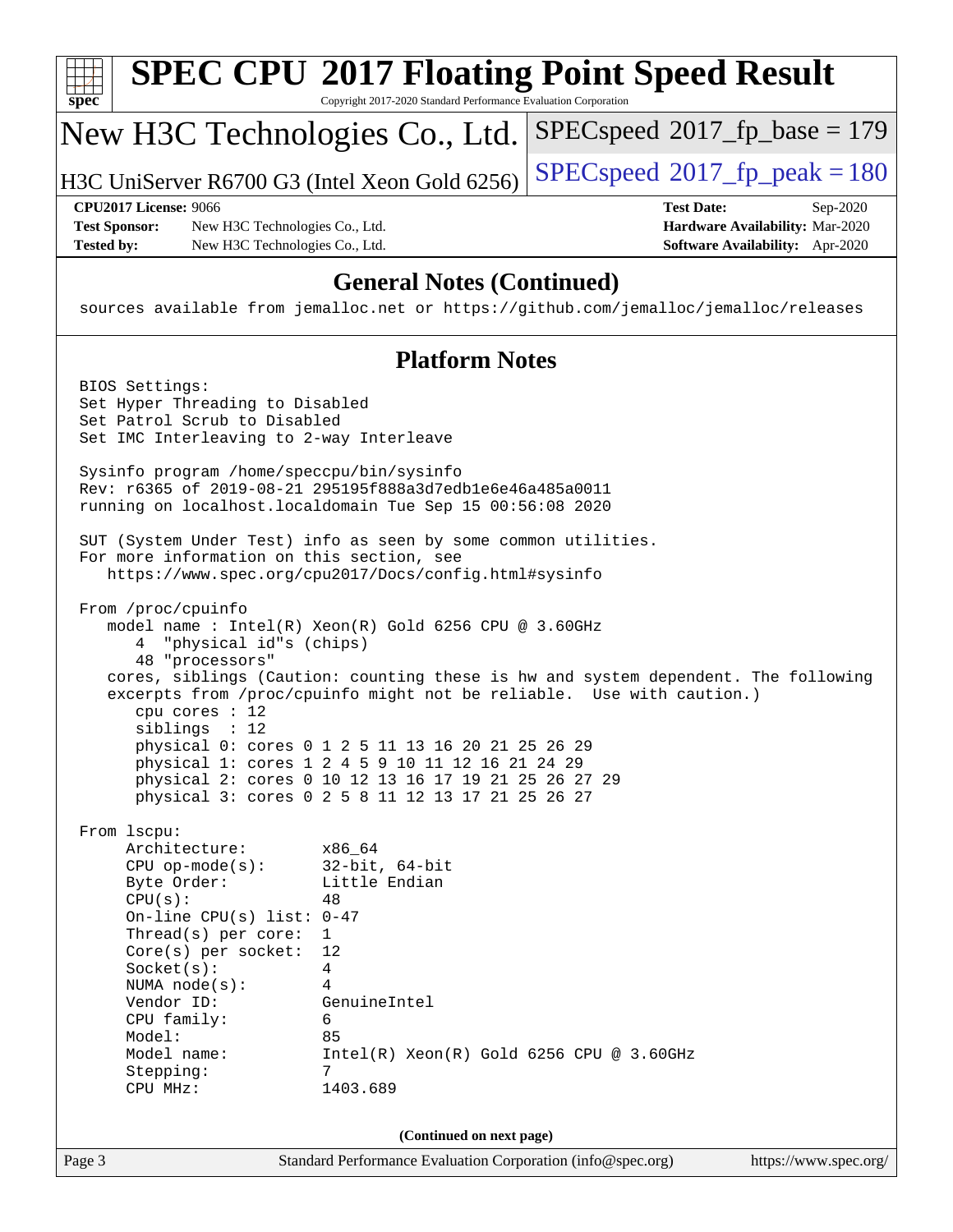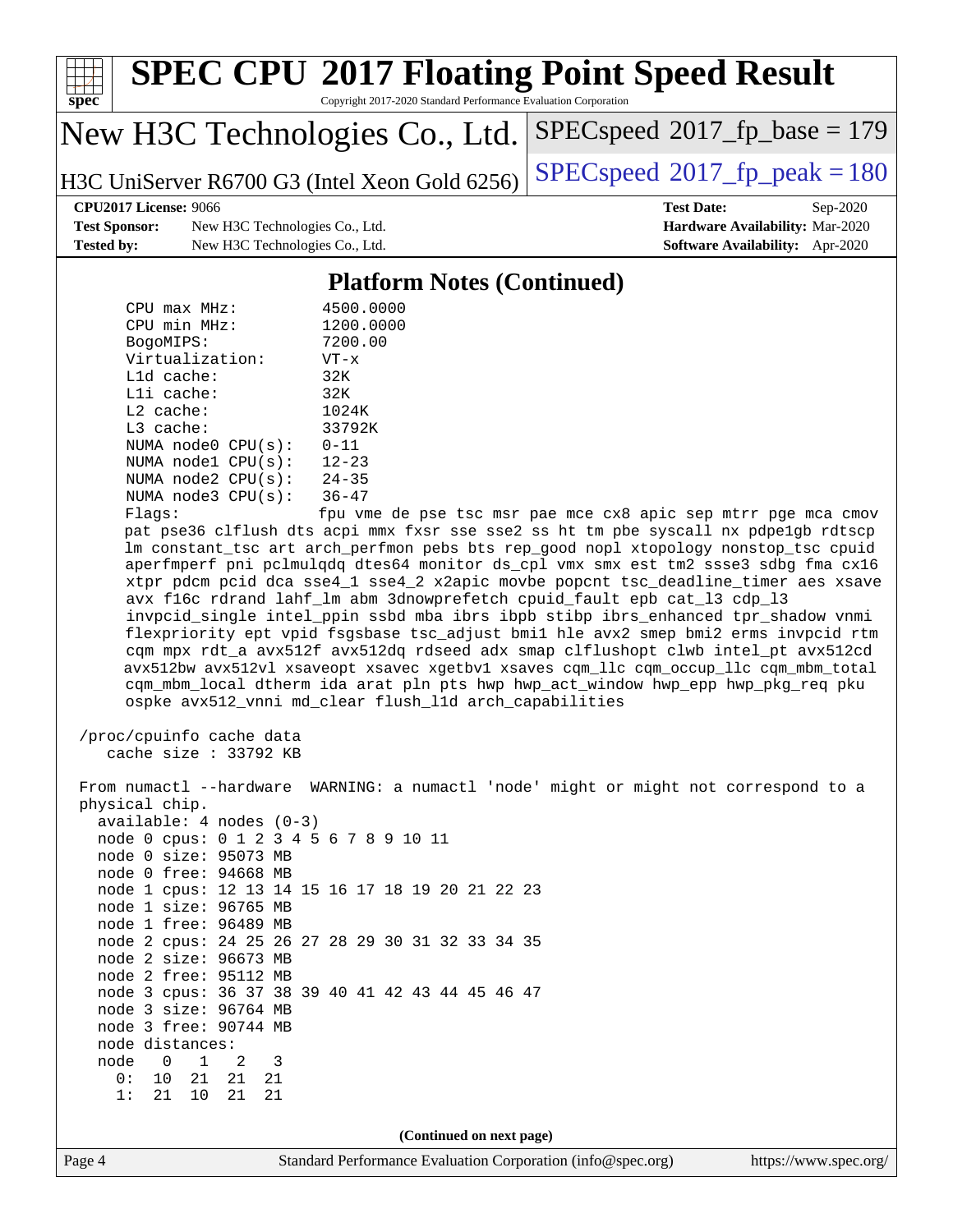| <b>SPEC CPU®2017 Floating Point Speed Result</b><br>spec <sup>®</sup><br>Copyright 2017-2020 Standard Performance Evaluation Corporation                                                                                                                                                                                                                                                                                                                                 |                                                                                                                                                                                       |
|--------------------------------------------------------------------------------------------------------------------------------------------------------------------------------------------------------------------------------------------------------------------------------------------------------------------------------------------------------------------------------------------------------------------------------------------------------------------------|---------------------------------------------------------------------------------------------------------------------------------------------------------------------------------------|
| New H3C Technologies Co., Ltd.                                                                                                                                                                                                                                                                                                                                                                                                                                           | $SPEC speed^{\circ}2017\_fp\_base = 179$                                                                                                                                              |
| H3C UniServer R6700 G3 (Intel Xeon Gold 6256)                                                                                                                                                                                                                                                                                                                                                                                                                            | $SPEC speed^{\circ}2017$ fp peak = 180                                                                                                                                                |
| <b>CPU2017 License: 9066</b><br><b>Test Sponsor:</b><br>New H3C Technologies Co., Ltd.<br><b>Tested by:</b><br>New H3C Technologies Co., Ltd.                                                                                                                                                                                                                                                                                                                            | <b>Test Date:</b><br>Sep-2020<br>Hardware Availability: Mar-2020<br>Software Availability: Apr-2020                                                                                   |
| <b>Platform Notes (Continued)</b>                                                                                                                                                                                                                                                                                                                                                                                                                                        |                                                                                                                                                                                       |
| 21<br>2:<br>21<br>21 10                                                                                                                                                                                                                                                                                                                                                                                                                                                  |                                                                                                                                                                                       |
| 3:<br>21<br>21<br>21<br>10                                                                                                                                                                                                                                                                                                                                                                                                                                               |                                                                                                                                                                                       |
| From /proc/meminfo<br>MemTotal:<br>394523304 KB<br>HugePages_Total:<br>0<br>Hugepagesize:<br>2048 kB                                                                                                                                                                                                                                                                                                                                                                     |                                                                                                                                                                                       |
| From /etc/*release* /etc/*version*<br>os-release:<br>NAME="Red Hat Enterprise Linux"<br>VERSION="8.2 (Ootpa)"<br>ID="rhel"<br>ID_LIKE="fedora"<br>VERSION_ID="8.2"<br>PLATFORM_ID="platform:el8"<br>PRETTY_NAME="Red Hat Enterprise Linux 8.2 (Ootpa)"<br>ANSI_COLOR="0;31"<br>redhat-release: Red Hat Enterprise Linux release 8.2 (Ootpa)<br>system-release: Red Hat Enterprise Linux release 8.2 (Ootpa)<br>system-release-cpe: cpe:/o:redhat:enterprise_linux:8.2:ga |                                                                                                                                                                                       |
| uname $-a$ :<br>Linux localhost.localdomain 4.18.0-193.el8.x86_64 #1 SMP Fri Mar 27 14:35:58 UTC 2020<br>x86_64 x86_64 x86_64 GNU/Linux                                                                                                                                                                                                                                                                                                                                  |                                                                                                                                                                                       |
| Kernel self-reported vulnerability status:                                                                                                                                                                                                                                                                                                                                                                                                                               |                                                                                                                                                                                       |
| itlb_multihit:<br>CVE-2018-3620 (L1 Terminal Fault):<br>Microarchitectural Data Sampling:<br>CVE-2017-5754 (Meltdown):<br>CVE-2018-3639 (Speculative Store Bypass): Mitigation: Speculative Store Bypass disabled<br>CVE-2017-5753 (Spectre variant 1):                                                                                                                                                                                                                  | KVM: Mitigation: Split huge pages<br>Not affected<br>Not affected<br>Not affected<br>via prctl and seccomp<br>Mitigation: usercopy/swapgs barriers and __user<br>pointer sanitization |
| $CVE-2017-5715$ (Spectre variant 2):<br>RSB filling                                                                                                                                                                                                                                                                                                                                                                                                                      | Mitigation: Enhanced IBRS, IBPB: conditional,                                                                                                                                         |
| tsx_async_abort:                                                                                                                                                                                                                                                                                                                                                                                                                                                         | Mitigation: Clear CPU buffers; SMT disabled                                                                                                                                           |
| run-level 3 Sep 14 16:24                                                                                                                                                                                                                                                                                                                                                                                                                                                 |                                                                                                                                                                                       |
| SPEC is set to: /home/speccpu<br>Filesystem<br>Size Used Avail Use% Mounted on<br>Type<br>/dev/mapper/rhel-home xfs<br>839G<br>From /sys/devices/virtual/dmi/id                                                                                                                                                                                                                                                                                                          | 80G 759G 10% / home                                                                                                                                                                   |
|                                                                                                                                                                                                                                                                                                                                                                                                                                                                          |                                                                                                                                                                                       |
| (Continued on next page)<br>Page 5<br>Standard Performance Evaluation Corporation (info@spec.org)                                                                                                                                                                                                                                                                                                                                                                        | https://www.spec.org/                                                                                                                                                                 |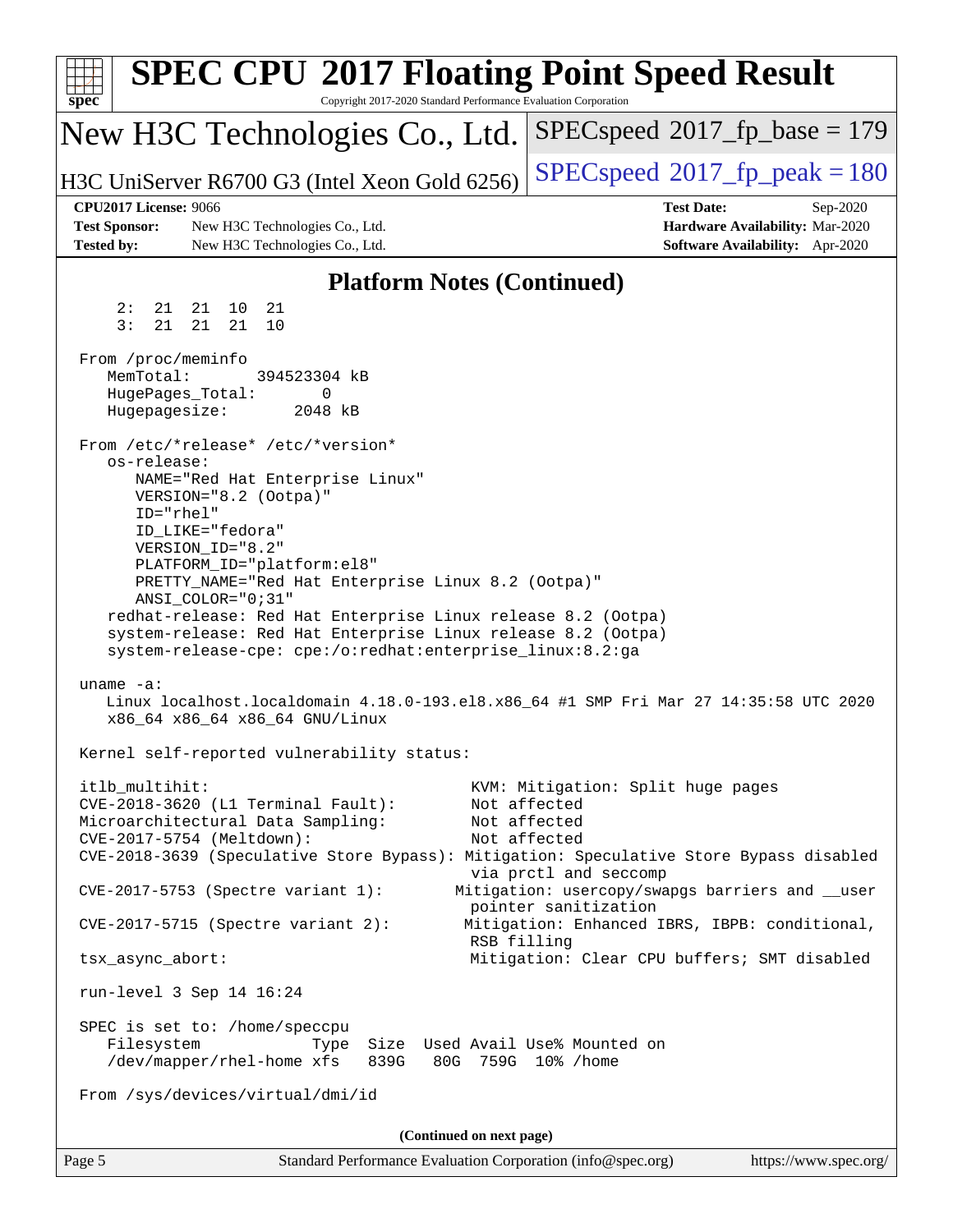| s<br>c | n | æ | C |  |
|--------|---|---|---|--|

# **[SPEC CPU](http://www.spec.org/auto/cpu2017/Docs/result-fields.html#SPECCPU2017FloatingPointSpeedResult)[2017 Floating Point Speed Result](http://www.spec.org/auto/cpu2017/Docs/result-fields.html#SPECCPU2017FloatingPointSpeedResult)**

Copyright 2017-2020 Standard Performance Evaluation Corporation

New H3C Technologies Co., Ltd.

H3C UniServer R6700 G3 (Intel Xeon Gold 6256) [SPECspeed](http://www.spec.org/auto/cpu2017/Docs/result-fields.html#SPECspeed2017fppeak)<sup>®</sup>[2017\\_fp\\_peak = 1](http://www.spec.org/auto/cpu2017/Docs/result-fields.html#SPECspeed2017fppeak)80

[SPECspeed](http://www.spec.org/auto/cpu2017/Docs/result-fields.html#SPECspeed2017fpbase)<sup>®</sup>2017 fp base = 179

**[Test Sponsor:](http://www.spec.org/auto/cpu2017/Docs/result-fields.html#TestSponsor)** New H3C Technologies Co., Ltd. **[Hardware Availability:](http://www.spec.org/auto/cpu2017/Docs/result-fields.html#HardwareAvailability)** Mar-2020 **[Tested by:](http://www.spec.org/auto/cpu2017/Docs/result-fields.html#Testedby)** New H3C Technologies Co., Ltd. **[Software Availability:](http://www.spec.org/auto/cpu2017/Docs/result-fields.html#SoftwareAvailability)** Apr-2020

**[CPU2017 License:](http://www.spec.org/auto/cpu2017/Docs/result-fields.html#CPU2017License)** 9066 **[Test Date:](http://www.spec.org/auto/cpu2017/Docs/result-fields.html#TestDate)** Sep-2020

#### **[Platform Notes \(Continued\)](http://www.spec.org/auto/cpu2017/Docs/result-fields.html#PlatformNotes)**

 BIOS: American Megatrends Inc. 2.00.33 08/22/2019 Vendor: New H3C Technologies Co., Ltd. Product: UniServer R6700 G3 Product Family: Rack Serial: 210200A01SH18B000020

 Additional information from dmidecode follows. WARNING: Use caution when you interpret this section. The 'dmidecode' program reads system data which is "intended to allow hardware to be accurately determined", but the intent may not be met, as there are frequent changes to hardware, firmware, and the "DMTF SMBIOS" standard. Memory: 24x Hynix HMA82GR7CJR8N-WM 16 GB 2 rank 2933

24x NO DIMM NO DIMM

(End of data from sysinfo program)

#### **[Compiler Version Notes](http://www.spec.org/auto/cpu2017/Docs/result-fields.html#CompilerVersionNotes)**

| 619.1bm_s(base, peak) 638.imagick_s(base, peak)<br>C<br>$644.nab_s(base, peak)$                                                                                                        |
|----------------------------------------------------------------------------------------------------------------------------------------------------------------------------------------|
| Intel(R) C Intel(R) 64 Compiler for applications running on Intel(R) 64,<br>Version 19.1.1.217 Build 20200306                                                                          |
| Copyright (C) 1985-2020 Intel Corporation. All rights reserved.                                                                                                                        |
| $C_{++}$ , C, Fortran   607. cactuBSSN s(base, peak)                                                                                                                                   |
| Intel(R) $C++$ Intel(R) 64 Compiler for applications running on Intel(R) 64,<br>Version 19.1.1.217 Build 20200306                                                                      |
| Copyright (C) 1985-2020 Intel Corporation. All rights reserved.<br>Intel(R) C Intel(R) 64 Compiler for applications running on Intel(R) 64,<br>Version 19.1.1.217 Build 20200306       |
| Copyright (C) 1985-2020 Intel Corporation. All rights reserved.<br>Intel(R) Fortran Intel(R) 64 Compiler for applications running on Intel(R)<br>64, Version 19.1.1.217 Build 20200306 |
| Copyright (C) 1985-2020 Intel Corporation. All rights reserved.                                                                                                                        |
| 603.bwaves s(base, peak) 649.fotonik3d s(base, peak)<br>Fortran                                                                                                                        |
| 654.roms_s(base, peak)                                                                                                                                                                 |
| Intel(R) Fortran Intel(R) 64 Compiler for applications running on Intel(R)                                                                                                             |
| (Continued on next page)                                                                                                                                                               |
| Page 6<br>Standard Performance Evaluation Corporation (info@spec.org)<br>https://www.spec.org/                                                                                         |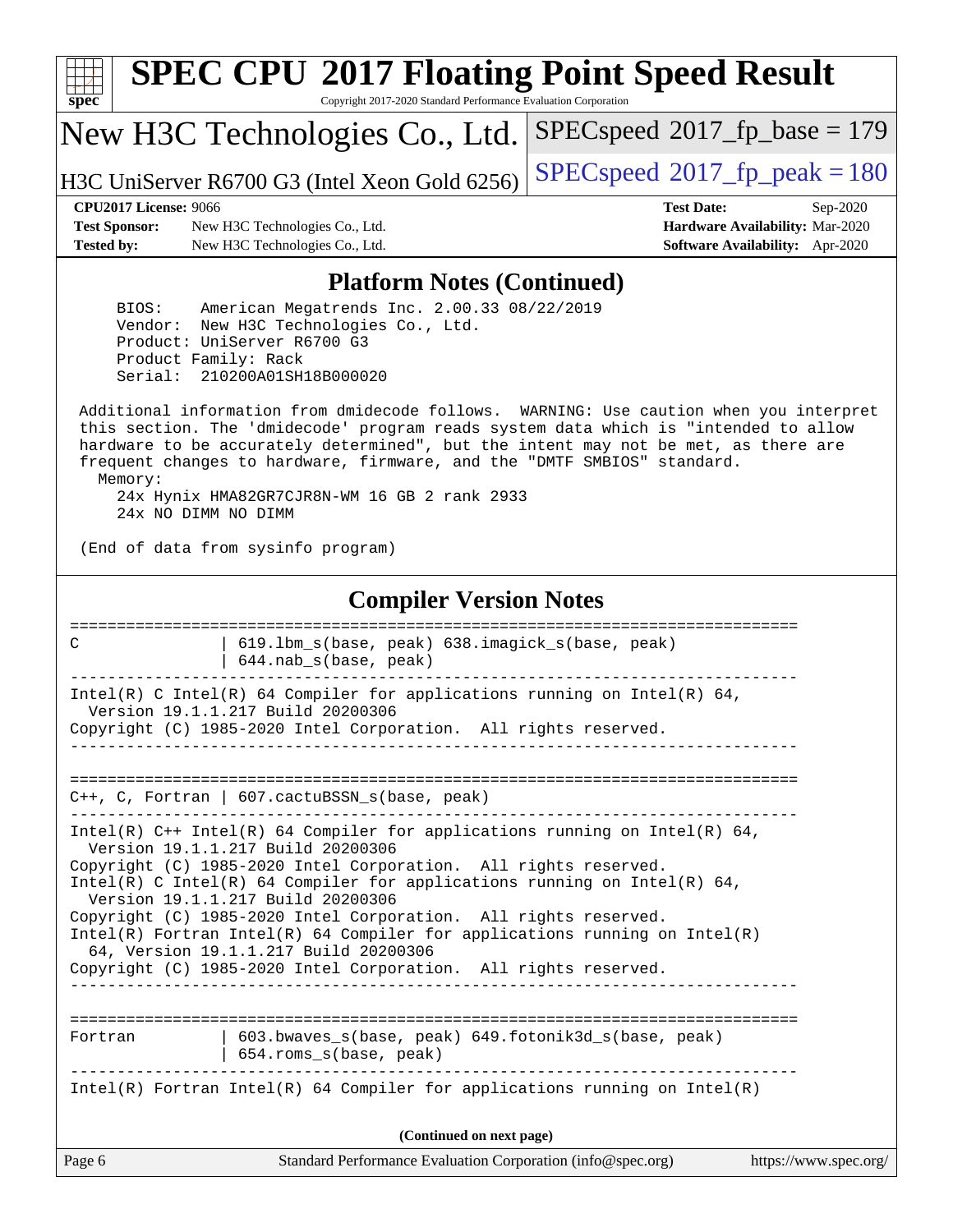| <b>SPEC CPU®2017 Floating Point Speed Result</b><br>Copyright 2017-2020 Standard Performance Evaluation Corporation<br>spec <sup>®</sup>                                                                                                                                                                                                                                   |                                          |
|----------------------------------------------------------------------------------------------------------------------------------------------------------------------------------------------------------------------------------------------------------------------------------------------------------------------------------------------------------------------------|------------------------------------------|
| New H3C Technologies Co., Ltd.                                                                                                                                                                                                                                                                                                                                             | $SPEC speed^{\circ}2017\_fp\_base = 179$ |
| H3C UniServer R6700 G3 (Intel Xeon Gold 6256)                                                                                                                                                                                                                                                                                                                              | $SPEC speed^{\circ}2017$ _fp_peak = 180  |
| <b>CPU2017 License: 9066</b>                                                                                                                                                                                                                                                                                                                                               | <b>Test Date:</b><br>$Sep-2020$          |
| <b>Test Sponsor:</b><br>New H3C Technologies Co., Ltd.                                                                                                                                                                                                                                                                                                                     | Hardware Availability: Mar-2020          |
| <b>Tested by:</b><br>New H3C Technologies Co., Ltd.                                                                                                                                                                                                                                                                                                                        | <b>Software Availability:</b> Apr-2020   |
| 64, Version 19.1.1.217 Build 20200306<br>Copyright (C) 1985-2020 Intel Corporation. All rights reserved.                                                                                                                                                                                                                                                                   |                                          |
| $621.wrf_s(base, peak)$ $627.cam4_s(base, peak)$<br>Fortran, C<br>628.pop2_s(base, peak)                                                                                                                                                                                                                                                                                   |                                          |
| Intel(R) Fortran Intel(R) 64 Compiler for applications running on Intel(R)<br>64, Version 19.1.1.217 Build 20200306<br>Copyright (C) 1985-2020 Intel Corporation. All rights reserved.<br>Intel(R) C Intel(R) 64 Compiler for applications running on Intel(R) 64,<br>Version 19.1.1.217 Build 20200306<br>Copyright (C) 1985-2020 Intel Corporation. All rights reserved. |                                          |

## **[Base Compiler Invocation](http://www.spec.org/auto/cpu2017/Docs/result-fields.html#BaseCompilerInvocation)**

[C benchmarks](http://www.spec.org/auto/cpu2017/Docs/result-fields.html#Cbenchmarks): [icc](http://www.spec.org/cpu2017/results/res2020q4/cpu2017-20200927-24021.flags.html#user_CCbase_intel_icc_66fc1ee009f7361af1fbd72ca7dcefbb700085f36577c54f309893dd4ec40d12360134090235512931783d35fd58c0460139e722d5067c5574d8eaf2b3e37e92)

[Fortran benchmarks](http://www.spec.org/auto/cpu2017/Docs/result-fields.html#Fortranbenchmarks): [ifort](http://www.spec.org/cpu2017/results/res2020q4/cpu2017-20200927-24021.flags.html#user_FCbase_intel_ifort_8111460550e3ca792625aed983ce982f94888b8b503583aa7ba2b8303487b4d8a21a13e7191a45c5fd58ff318f48f9492884d4413fa793fd88dd292cad7027ca)

[Benchmarks using both Fortran and C](http://www.spec.org/auto/cpu2017/Docs/result-fields.html#BenchmarksusingbothFortranandC): [ifort](http://www.spec.org/cpu2017/results/res2020q4/cpu2017-20200927-24021.flags.html#user_CC_FCbase_intel_ifort_8111460550e3ca792625aed983ce982f94888b8b503583aa7ba2b8303487b4d8a21a13e7191a45c5fd58ff318f48f9492884d4413fa793fd88dd292cad7027ca) [icc](http://www.spec.org/cpu2017/results/res2020q4/cpu2017-20200927-24021.flags.html#user_CC_FCbase_intel_icc_66fc1ee009f7361af1fbd72ca7dcefbb700085f36577c54f309893dd4ec40d12360134090235512931783d35fd58c0460139e722d5067c5574d8eaf2b3e37e92)

[Benchmarks using Fortran, C, and C++:](http://www.spec.org/auto/cpu2017/Docs/result-fields.html#BenchmarksusingFortranCandCXX) [icpc](http://www.spec.org/cpu2017/results/res2020q4/cpu2017-20200927-24021.flags.html#user_CC_CXX_FCbase_intel_icpc_c510b6838c7f56d33e37e94d029a35b4a7bccf4766a728ee175e80a419847e808290a9b78be685c44ab727ea267ec2f070ec5dc83b407c0218cded6866a35d07) [icc](http://www.spec.org/cpu2017/results/res2020q4/cpu2017-20200927-24021.flags.html#user_CC_CXX_FCbase_intel_icc_66fc1ee009f7361af1fbd72ca7dcefbb700085f36577c54f309893dd4ec40d12360134090235512931783d35fd58c0460139e722d5067c5574d8eaf2b3e37e92) [ifort](http://www.spec.org/cpu2017/results/res2020q4/cpu2017-20200927-24021.flags.html#user_CC_CXX_FCbase_intel_ifort_8111460550e3ca792625aed983ce982f94888b8b503583aa7ba2b8303487b4d8a21a13e7191a45c5fd58ff318f48f9492884d4413fa793fd88dd292cad7027ca)

## **[Base Portability Flags](http://www.spec.org/auto/cpu2017/Docs/result-fields.html#BasePortabilityFlags)**

 603.bwaves\_s: [-DSPEC\\_LP64](http://www.spec.org/cpu2017/results/res2020q4/cpu2017-20200927-24021.flags.html#suite_basePORTABILITY603_bwaves_s_DSPEC_LP64) 607.cactuBSSN\_s: [-DSPEC\\_LP64](http://www.spec.org/cpu2017/results/res2020q4/cpu2017-20200927-24021.flags.html#suite_basePORTABILITY607_cactuBSSN_s_DSPEC_LP64) 619.lbm\_s: [-DSPEC\\_LP64](http://www.spec.org/cpu2017/results/res2020q4/cpu2017-20200927-24021.flags.html#suite_basePORTABILITY619_lbm_s_DSPEC_LP64) 621.wrf\_s: [-DSPEC\\_LP64](http://www.spec.org/cpu2017/results/res2020q4/cpu2017-20200927-24021.flags.html#suite_basePORTABILITY621_wrf_s_DSPEC_LP64) [-DSPEC\\_CASE\\_FLAG](http://www.spec.org/cpu2017/results/res2020q4/cpu2017-20200927-24021.flags.html#b621.wrf_s_baseCPORTABILITY_DSPEC_CASE_FLAG) [-convert big\\_endian](http://www.spec.org/cpu2017/results/res2020q4/cpu2017-20200927-24021.flags.html#user_baseFPORTABILITY621_wrf_s_convert_big_endian_c3194028bc08c63ac5d04de18c48ce6d347e4e562e8892b8bdbdc0214820426deb8554edfa529a3fb25a586e65a3d812c835984020483e7e73212c4d31a38223) 627.cam4\_s: [-DSPEC\\_LP64](http://www.spec.org/cpu2017/results/res2020q4/cpu2017-20200927-24021.flags.html#suite_basePORTABILITY627_cam4_s_DSPEC_LP64) [-DSPEC\\_CASE\\_FLAG](http://www.spec.org/cpu2017/results/res2020q4/cpu2017-20200927-24021.flags.html#b627.cam4_s_baseCPORTABILITY_DSPEC_CASE_FLAG) 628.pop2\_s: [-DSPEC\\_LP64](http://www.spec.org/cpu2017/results/res2020q4/cpu2017-20200927-24021.flags.html#suite_basePORTABILITY628_pop2_s_DSPEC_LP64) [-DSPEC\\_CASE\\_FLAG](http://www.spec.org/cpu2017/results/res2020q4/cpu2017-20200927-24021.flags.html#b628.pop2_s_baseCPORTABILITY_DSPEC_CASE_FLAG) [-convert big\\_endian](http://www.spec.org/cpu2017/results/res2020q4/cpu2017-20200927-24021.flags.html#user_baseFPORTABILITY628_pop2_s_convert_big_endian_c3194028bc08c63ac5d04de18c48ce6d347e4e562e8892b8bdbdc0214820426deb8554edfa529a3fb25a586e65a3d812c835984020483e7e73212c4d31a38223) [-assume byterecl](http://www.spec.org/cpu2017/results/res2020q4/cpu2017-20200927-24021.flags.html#user_baseFPORTABILITY628_pop2_s_assume_byterecl_7e47d18b9513cf18525430bbf0f2177aa9bf368bc7a059c09b2c06a34b53bd3447c950d3f8d6c70e3faf3a05c8557d66a5798b567902e8849adc142926523472) 638.imagick\_s: [-DSPEC\\_LP64](http://www.spec.org/cpu2017/results/res2020q4/cpu2017-20200927-24021.flags.html#suite_basePORTABILITY638_imagick_s_DSPEC_LP64) 644.nab\_s: [-DSPEC\\_LP64](http://www.spec.org/cpu2017/results/res2020q4/cpu2017-20200927-24021.flags.html#suite_basePORTABILITY644_nab_s_DSPEC_LP64) 649.fotonik3d\_s: [-DSPEC\\_LP64](http://www.spec.org/cpu2017/results/res2020q4/cpu2017-20200927-24021.flags.html#suite_basePORTABILITY649_fotonik3d_s_DSPEC_LP64) 654.roms\_s: [-DSPEC\\_LP64](http://www.spec.org/cpu2017/results/res2020q4/cpu2017-20200927-24021.flags.html#suite_basePORTABILITY654_roms_s_DSPEC_LP64)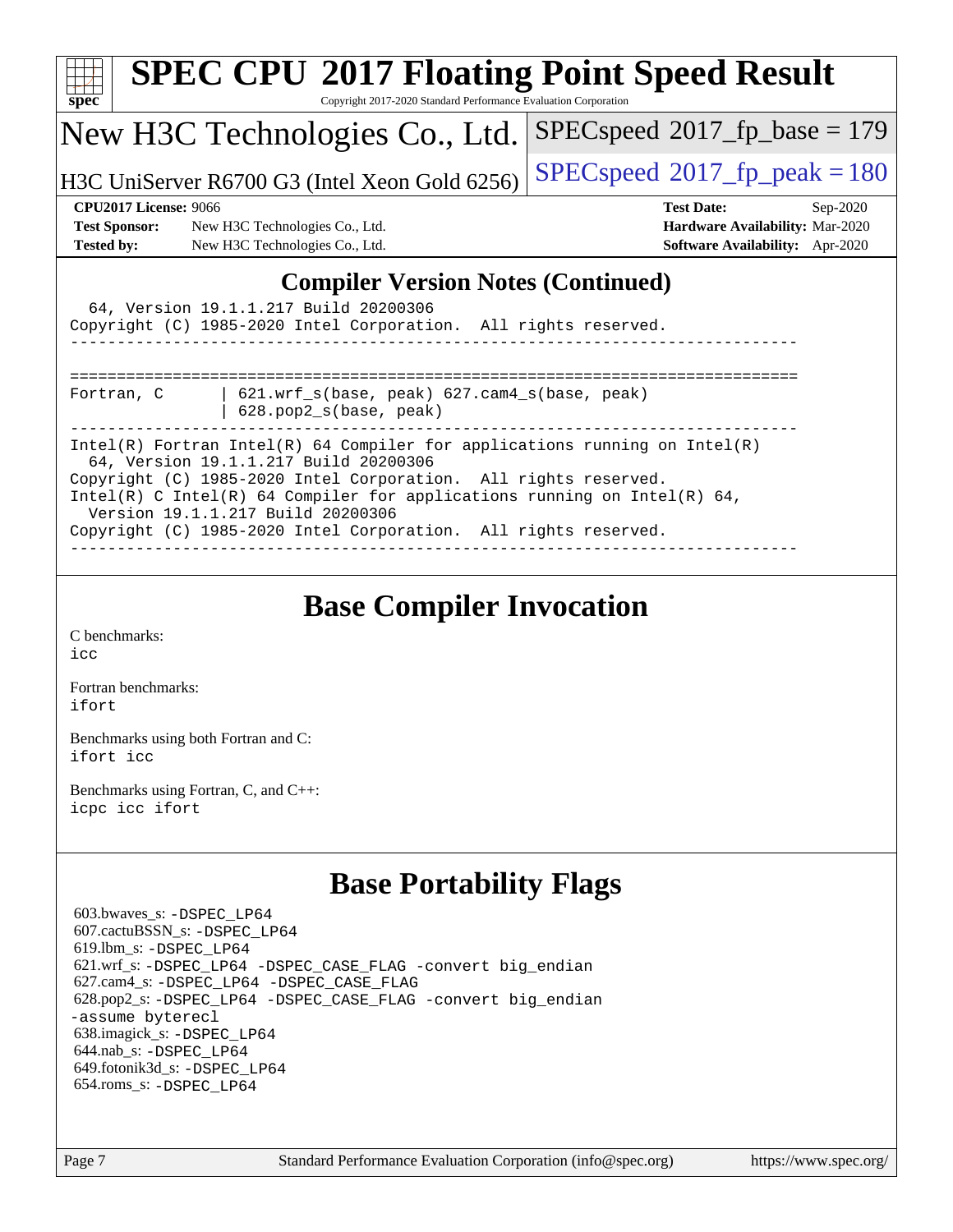| <b>SPEC CPU®2017 Floating Point Speed Result</b><br>Copyright 2017-2020 Standard Performance Evaluation Corporation<br>$spec^*$                                                                                                                                                                             |                                                                                                     |
|-------------------------------------------------------------------------------------------------------------------------------------------------------------------------------------------------------------------------------------------------------------------------------------------------------------|-----------------------------------------------------------------------------------------------------|
| New H3C Technologies Co., Ltd.                                                                                                                                                                                                                                                                              | $SPEC speed^{\circ}2017\_fp\_base = 179$                                                            |
| H3C UniServer R6700 G3 (Intel Xeon Gold 6256)                                                                                                                                                                                                                                                               | $SPEC speed^{\circ}2017$ fp peak = 180                                                              |
| <b>CPU2017 License: 9066</b><br><b>Test Sponsor:</b><br>New H3C Technologies Co., Ltd.<br><b>Tested by:</b><br>New H3C Technologies Co., Ltd.                                                                                                                                                               | <b>Test Date:</b><br>Sep-2020<br>Hardware Availability: Mar-2020<br>Software Availability: Apr-2020 |
| <b>Base Optimization Flags</b>                                                                                                                                                                                                                                                                              |                                                                                                     |
| C benchmarks:<br>-m64 -std=cl1 -xCORE-AVX512 -ipo -03 -no-prec-div -qopt-prefetch<br>-ffinite-math-only -qopt-mem-layout-trans=4 -qopenmp -DSPEC_OPENMP<br>-mbranches-within-32B-boundaries                                                                                                                 |                                                                                                     |
| Fortran benchmarks:<br>-m64 -Wl,-z, muldefs -DSPEC_OPENMP -xCORE-AVX512 -ipo -03<br>-no-prec-div -qopt-prefetch -ffinite-math-only<br>-qopt-mem-layout-trans=4 -qopenmp -nostandard-realloc-lhs<br>-mbranches-within-32B-boundaries -L/usr/local/jemalloc64-5.0.1/lib<br>-ljemalloc                         |                                                                                                     |
| Benchmarks using both Fortran and C:<br>-m64 -std=cl1 -Wl,-z, muldefs -xCORE-AVX512 -ipo -03 -no-prec-div<br>-qopt-prefetch -ffinite-math-only -qopt-mem-layout-trans=4 -qopenmp<br>-DSPEC OPENMP -mbranches-within-32B-boundaries -nostandard-realloc-lhs<br>-L/usr/local/jemalloc64-5.0.1/lib -ljemalloc  |                                                                                                     |
| Benchmarks using Fortran, C, and C++:<br>-m64 -std=c11 -Wl,-z, muldefs -xCORE-AVX512 -ipo -03 -no-prec-div<br>-qopt-prefetch -ffinite-math-only -qopt-mem-layout-trans=4 -qopenmp<br>-DSPEC OPENMP -mbranches-within-32B-boundaries -nostandard-realloc-lhs<br>-L/usr/local/jemalloc64-5.0.1/lib -ljemalloc |                                                                                                     |
| <b>Peak Compiler Invocation</b>                                                                                                                                                                                                                                                                             |                                                                                                     |
| C benchmarks:<br>icc                                                                                                                                                                                                                                                                                        |                                                                                                     |
| Fortran benchmarks:<br>ifort                                                                                                                                                                                                                                                                                |                                                                                                     |
| Benchmarks using both Fortran and C:<br>ifort icc                                                                                                                                                                                                                                                           |                                                                                                     |
| Benchmarks using Fortran, C, and C++:<br>icpc icc ifort                                                                                                                                                                                                                                                     |                                                                                                     |
|                                                                                                                                                                                                                                                                                                             |                                                                                                     |

## **[Peak Portability Flags](http://www.spec.org/auto/cpu2017/Docs/result-fields.html#PeakPortabilityFlags)**

Same as Base Portability Flags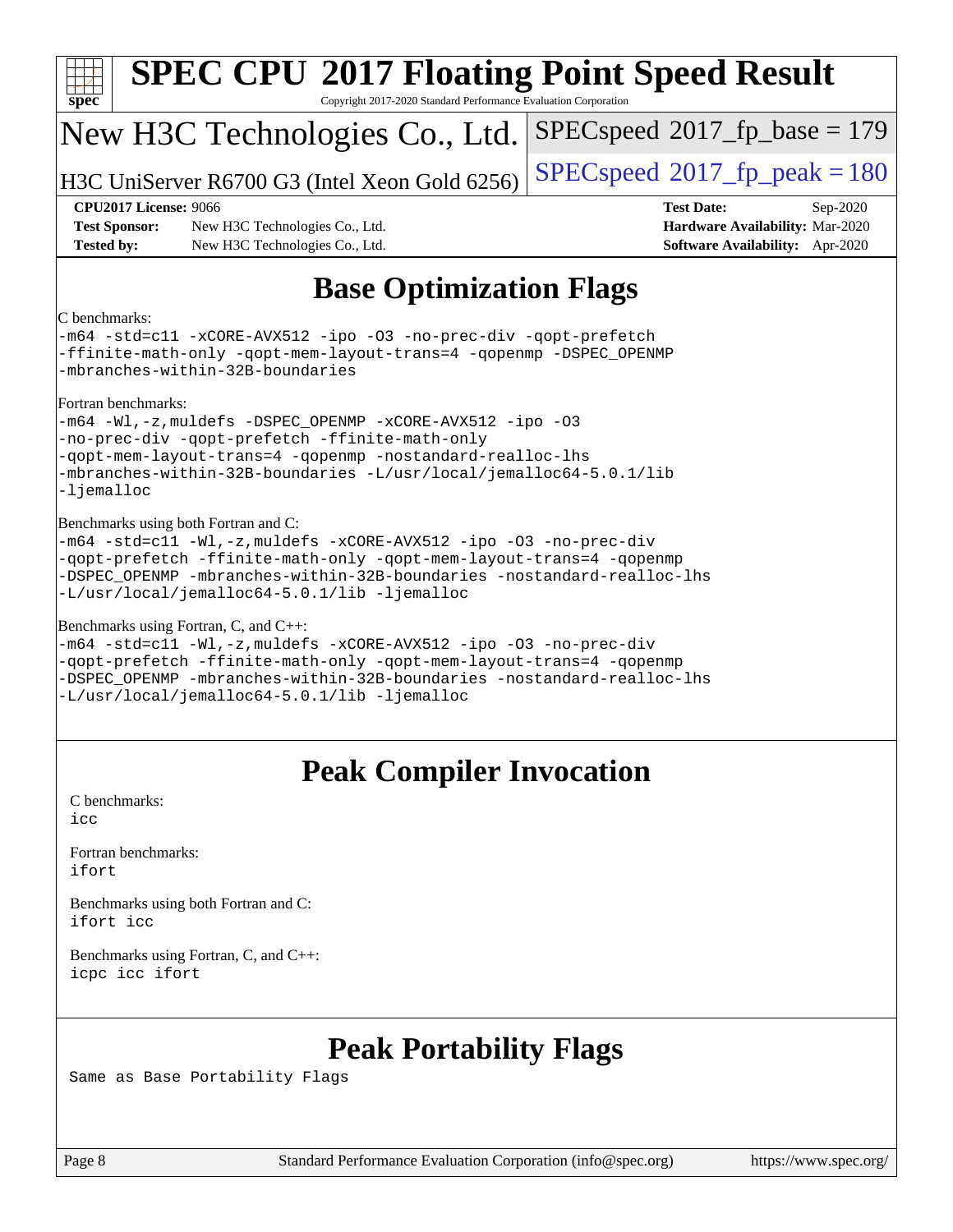| <b>SPEC CPU®2017 Floating Point Speed Result</b><br>Copyright 2017-2020 Standard Performance Evaluation Corporation<br>$spec^*$                                                                                                                                                                                                                  |                                                                                                            |
|--------------------------------------------------------------------------------------------------------------------------------------------------------------------------------------------------------------------------------------------------------------------------------------------------------------------------------------------------|------------------------------------------------------------------------------------------------------------|
| New H3C Technologies Co., Ltd.                                                                                                                                                                                                                                                                                                                   | $SPEC speed^{\circ}2017\_fp\_base = 179$                                                                   |
| H3C UniServer R6700 G3 (Intel Xeon Gold 6256)                                                                                                                                                                                                                                                                                                    | $SPEC speed^{\circ}2017$ _fp_peak = 180                                                                    |
| <b>CPU2017 License: 9066</b><br><b>Test Sponsor:</b><br>New H3C Technologies Co., Ltd.<br><b>Tested by:</b><br>New H3C Technologies Co., Ltd.                                                                                                                                                                                                    | <b>Test Date:</b><br>Sep-2020<br>Hardware Availability: Mar-2020<br><b>Software Availability:</b> Apr-2020 |
| <b>Peak Optimization Flags</b>                                                                                                                                                                                                                                                                                                                   |                                                                                                            |
| C benchmarks:                                                                                                                                                                                                                                                                                                                                    |                                                                                                            |
| $619.$ lbm_s: basepeak = yes                                                                                                                                                                                                                                                                                                                     |                                                                                                            |
| $638.\text{imagek}_s:$ basepeak = yes                                                                                                                                                                                                                                                                                                            |                                                                                                            |
| $644.nab$ <sub>s</sub> : $-m64$ $-std=cl1$ $-Wl$ , $-z$ , muldefs $-xCORE$ -AVX512 $-ipo$ -03<br>-no-prec-div -qopt-prefetch -ffinite-math-only<br>-qopt-mem-layout-trans=4 -qopenmp -DSPEC_OPENMP<br>-mbranches-within-32B-boundaries<br>-L/usr/local/jemalloc64-5.0.1/lib -ljemalloc                                                           |                                                                                                            |
| Fortran benchmarks:                                                                                                                                                                                                                                                                                                                              |                                                                                                            |
| $603.bwaves$ $s: -m64 -W1, -z$ , muldefs $-prof-gen(pass 1) -prof-use(pass 2)$<br>-DSPEC_SUPPRESS_OPENMP -DSPEC_OPENMP -ipo -xCORE-AVX512<br>-03 -no-prec-div -qopt-prefetch -ffinite-math-only<br>-qopt-mem-layout-trans=4 -qopenmp -nostandard-realloc-lhs<br>-mbranches-within-32B-boundaries<br>-L/usr/local/jemalloc64-5.0.1/lib -ljemalloc |                                                                                                            |
| 649.fotonik3d_s: Same as 603.bwaves_s                                                                                                                                                                                                                                                                                                            |                                                                                                            |
| $654$ .roms_s: basepeak = yes                                                                                                                                                                                                                                                                                                                    |                                                                                                            |
| Benchmarks using both Fortran and C:                                                                                                                                                                                                                                                                                                             |                                                                                                            |
| 621.wrf_s: -m64 -std=c11 -Wl, -z, muldefs -prof-gen(pass 1)<br>-prof-use(pass 2) -ipo -xCORE-AVX512 -03 -no-prec-div<br>-qopt-prefetch -ffinite-math-only -qopt-mem-layout-trans=4<br>-DSPEC_SUPPRESS_OPENMP -qopenmp -DSPEC_OPENMP<br>-mbranches-within-32B-boundaries -nostandard-realloc-lhs<br>-L/usr/local/jemalloc64-5.0.1/lib -ljemalloc  |                                                                                                            |
| $627.cam4_s$ : basepeak = yes                                                                                                                                                                                                                                                                                                                    |                                                                                                            |
| $628.pop2_s: basepeak = yes$                                                                                                                                                                                                                                                                                                                     |                                                                                                            |
| Benchmarks using Fortran, C, and C++:                                                                                                                                                                                                                                                                                                            |                                                                                                            |
| $607.cactuBSSN_s$ : basepeak = yes                                                                                                                                                                                                                                                                                                               |                                                                                                            |
| The flags files that were used to format this result can be browsed at<br>http://www.spec.org/cpu2017/flags/Intel-ic19.1u1-official-linux64_revA.html<br>http://www.spec.org/cpu2017/flags/New_H3C-Platform-Settings-V1.4-CLX-RevB.html                                                                                                          |                                                                                                            |